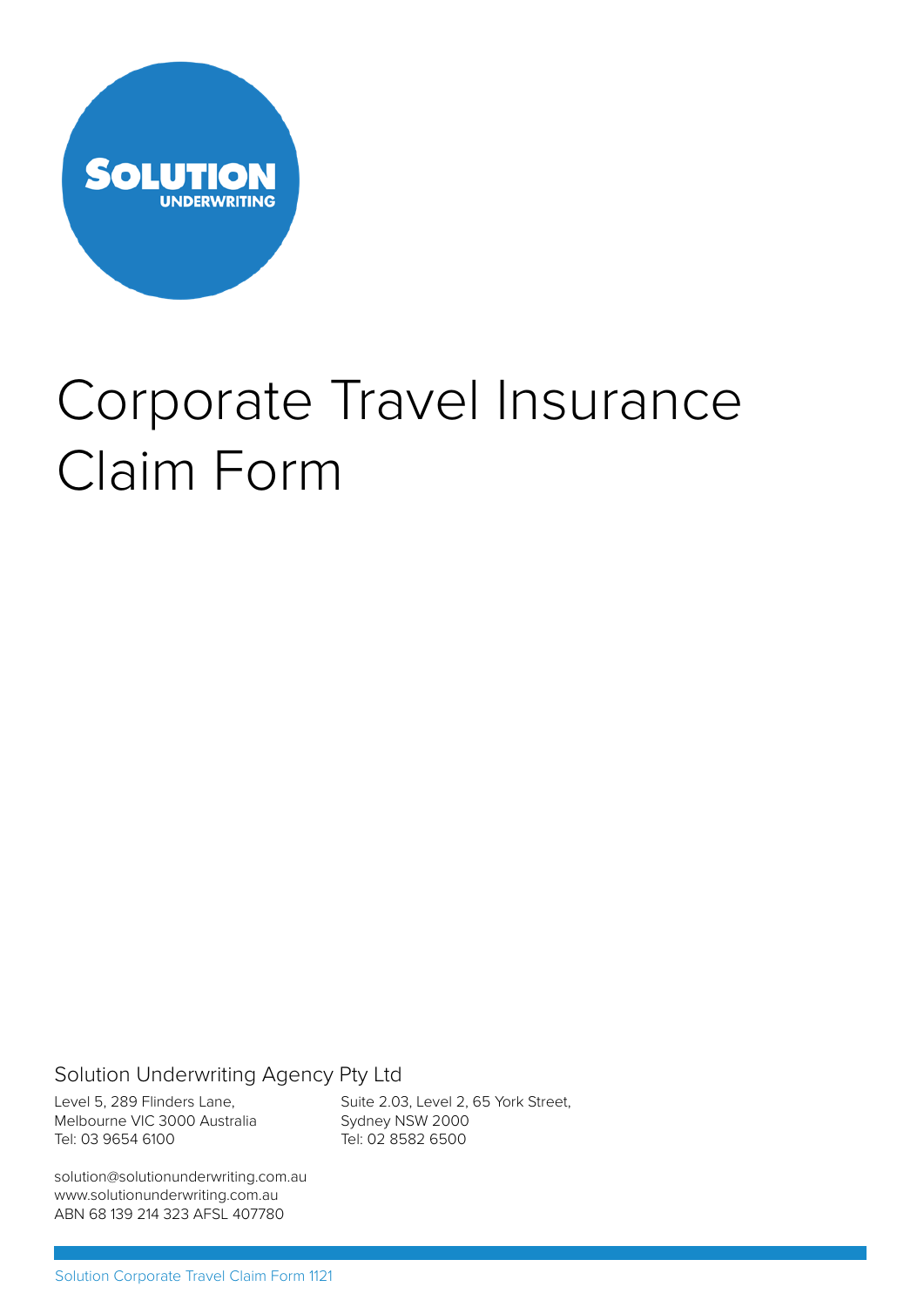# **Important information**

This claim form has been issued to assist the insured to notify a claim under a **corporate travel**  policy.

- The issue of the claim form does not indicate acceptance of the claim.
- Do not admit liability.
- Make sure you provide all the details about your claim and complete all sections of the form.
- The insurer will acknowledge receipt and assign a dedicated claims specialist who will contact you or your broker within 2 business days.
- Within 10 business days you will be advised by the insurer if any further information is required to consider coverage within 10 business days following receipt of a new claim.

#### **Definitions**

In this form:

**us, we** means Solution Underwriting Agency Pty Ltd: **you, your** means the insured making the claim **insurer** means the insurer named in your insurance policy.

#### **Privacy**

We will collect your completed claim form and the accompanying Information from your broker and from yourself and forward this information to the insurer.

We are bound by the Privacy Act 1988 (Cth). Before providing us with any personal or sensitive information ('Information'), you should know that:

- We collect, use, process and store personal information and, in some cases, sensitive information about you such as health information, in order to comply with our legal obligations, to provide the claim form to the insurer to allow it to assess your claim application and manage your claim ('purposes').
- If you do not agree to provide us with the Information, the insurer may not be able to process your application or assess and / or pay your claim.
- By providing us with your Information, you consent to our use of this Information and where relevant for the purposes, you consent to our disclosure of your personal information, including your sensitive information,to us, the insurer and reinsurers, your broker, service providers, business partners, medical and health practitioners, government offices and agencies, regulators, law enforcement bodies, your employer, authorities and as required by law within Australia or overseas. The insurer may obtain Information from government offices the parties listed above and third parties to administer policies and assess a claim in the event of loss or damage.
- In most cases, on request, we will give you access to personal information held about you. In some circumstances, we may charge a fee for giving this access, which will vary but will be based on the costs to locate the information and the form of access required.
- For further information about our Privacy Policy please refer to the Privacy link on our homepage –

www.solutionunderwriting.com.au contact us by telephone on 03 9654 6100 email us at solution@solutionunderwriting.com.au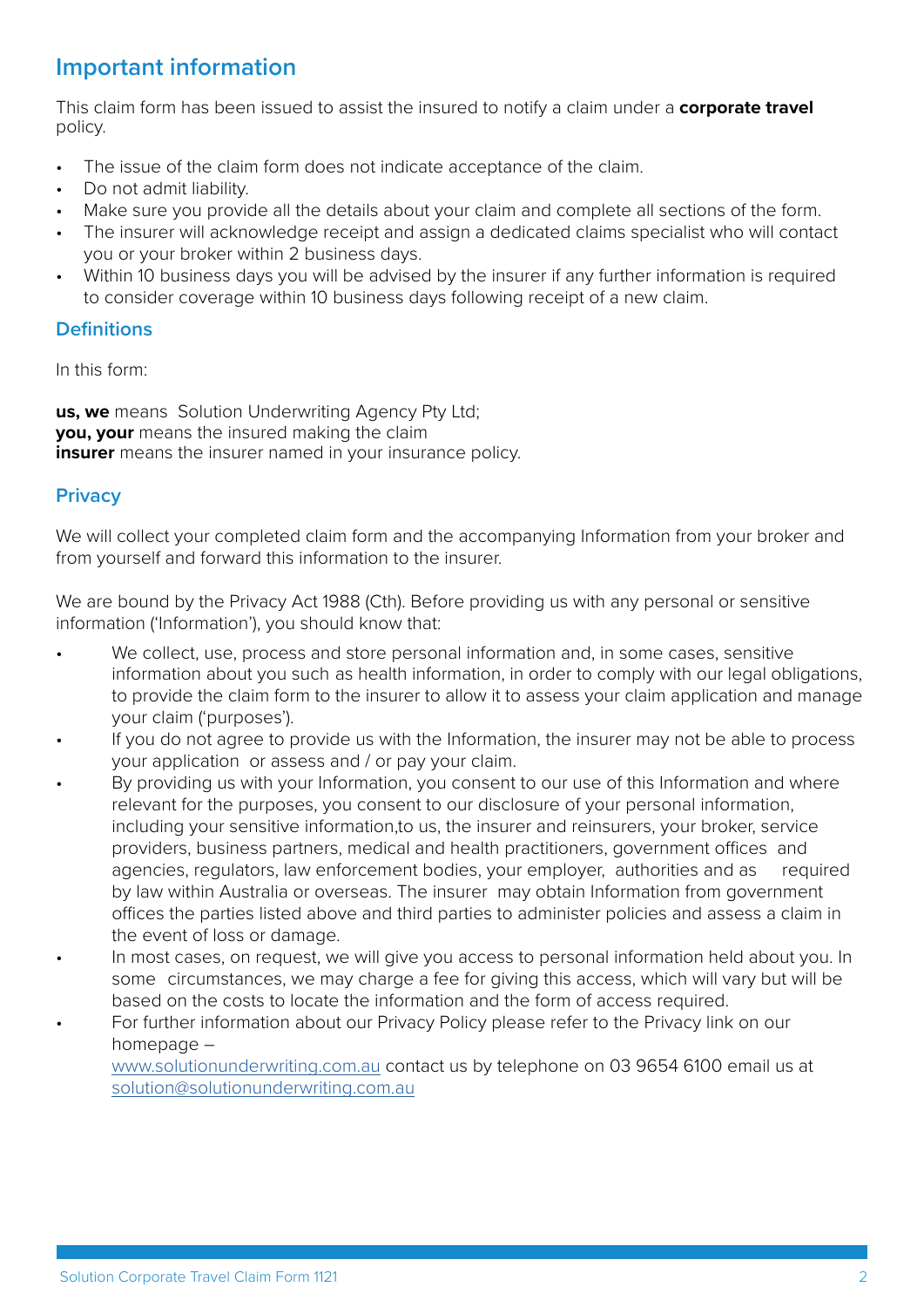# **Part 1 – Policy and claimant details**

Insured company:

Name of policy holder/Insured

Name of claimant (Mr/Mrs/Miss/Ms):

Policy number:

Address:

State: Postcode: Date of birth:  $Occupation:$ Home telephone: Work telephone: Travel agent: Travel agent: Travel agent: Date of booking travel arrangements: Mobile: Email: Date of departure:  $\Box$  Date of return: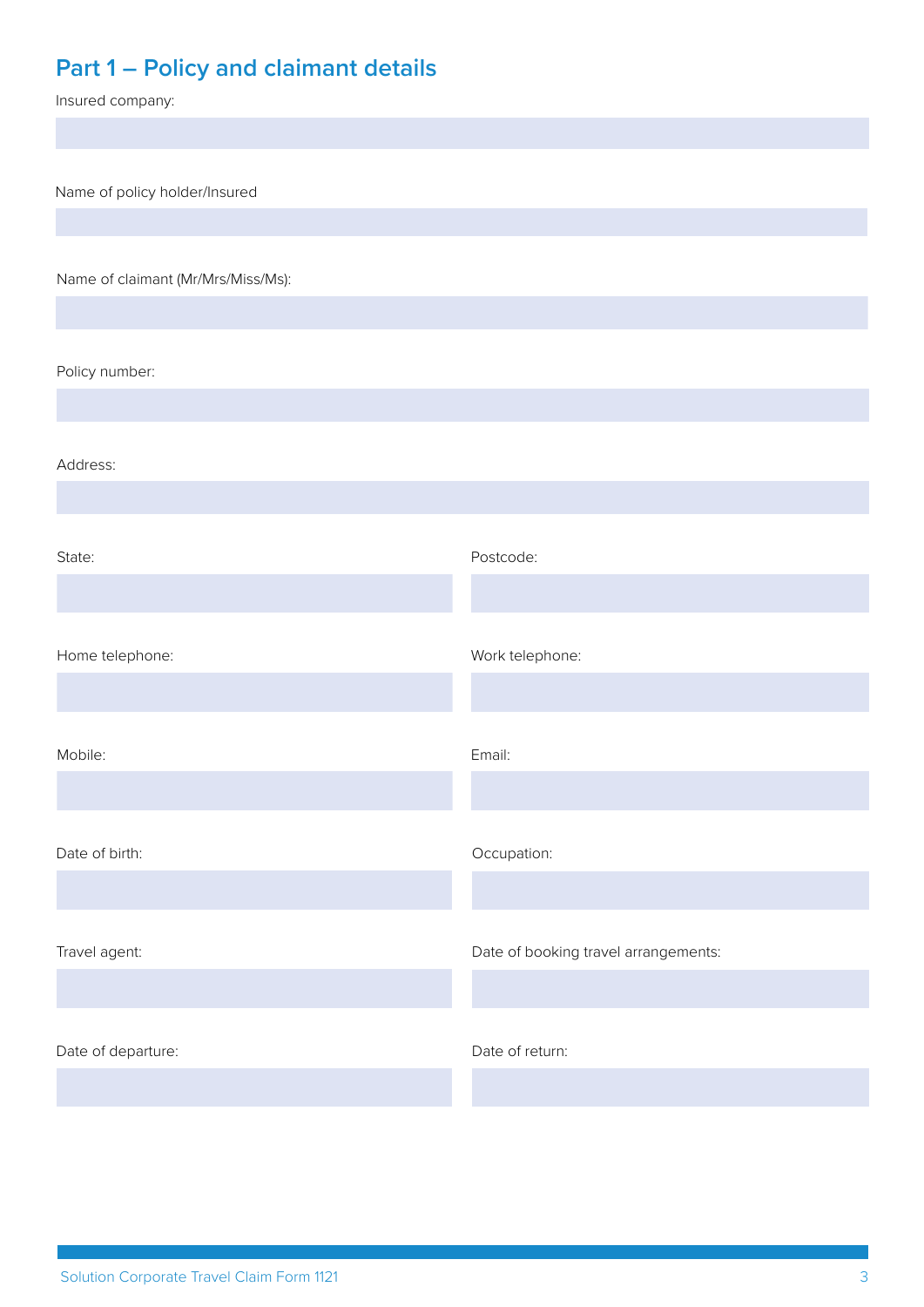# **Part 2 – Electronic funds transfer details**

In the event your claim is accepted and you wish to have your claim benefits transferred directly into your bank account, please provide the following details:

#### **Australian bank account details**

| Name of financial institution: |                 |
|--------------------------------|-----------------|
|                                |                 |
| Address:                       |                 |
|                                |                 |
| Account holder's name:         |                 |
|                                |                 |
| <b>BSB</b> number:             | Account number: |
|                                |                 |
| IBAN:                          | SWIFT code:     |
|                                |                 |

# **Part 3 – GST information (For Australian claims only)**

Are you registered for GST purposes?

What is your Australian Business Number (ABN)?

Have you claimed or are you entitled to claim an Input Tax Credit (ITC) in respect to the GST paid on the Insurance policy under which this claim is being made?

If YES, what percentage of the GST did you claim or are entitled to claim? (If the GST paid and your ITC entitlement are the same amount, the answer to this question is 100%)

# **Part 4 – Cancellation charges, loss of deposit claim**

THE FOLLOWING ITEMS MUST BE INCLUDED WITH THIS CLAIM\*:

- 1. The original tickets/vouchers if a refund is not obtainable.
- 2. Doctor's/hospital certificate specifying exact nature of condition suffered by Injured/Sick person.
- 3. Letter from travel agent verifying total cost of journey, value of unused portion of journey, cancellation charges incurred and total amount of refund received.

\*Failure to provide these items may result in delays in processing your claim.

What was the reason you could not commence or complete your proposed journey?

| Yes | <b>No</b> |   |
|-----|-----------|---|
|     |           |   |
| Yes | No        |   |
|     |           | % |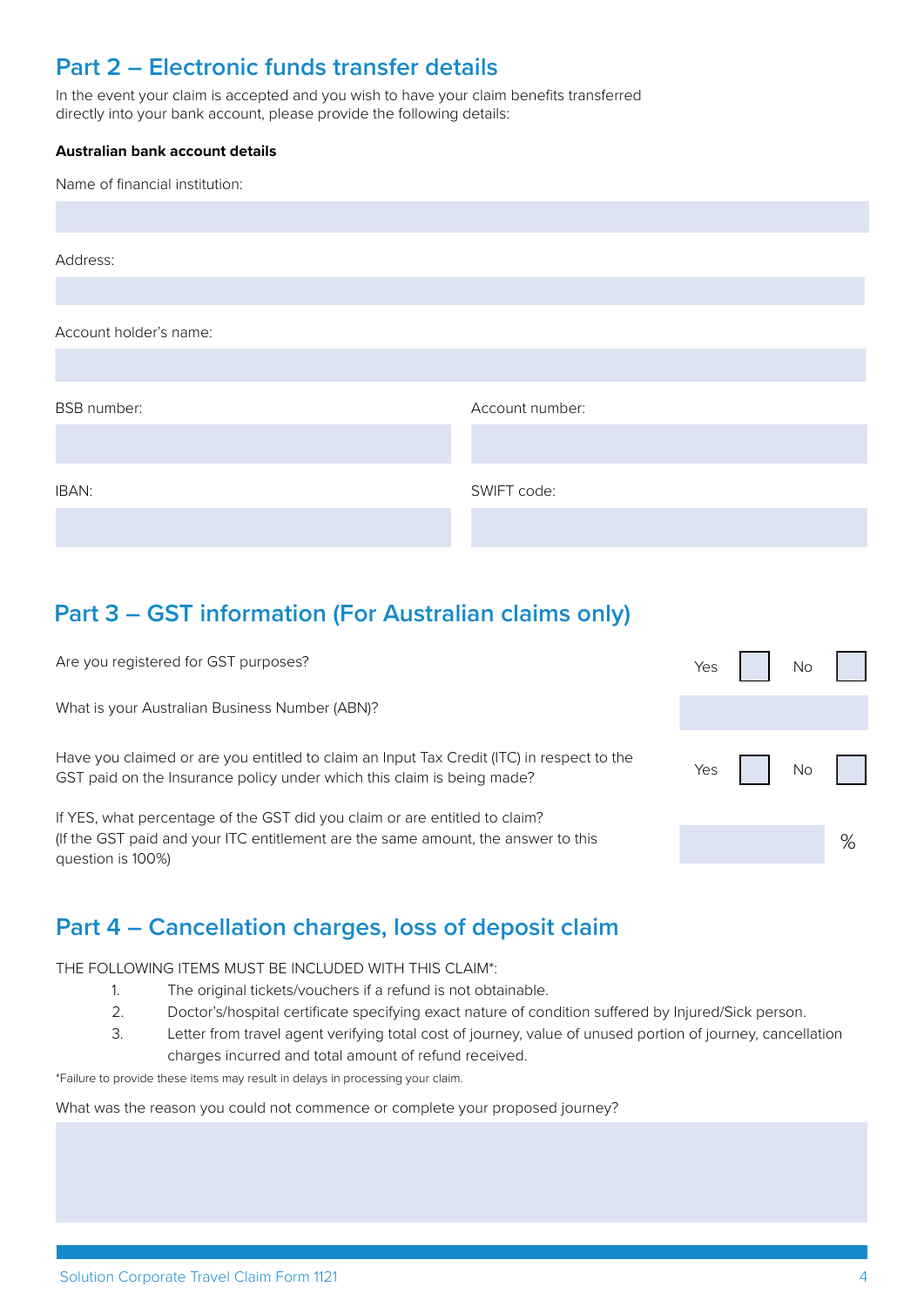| Was the cancellation as a result of Injury/Sickness to yourself?                                                                                  |                                       | Yes | No |  |
|---------------------------------------------------------------------------------------------------------------------------------------------------|---------------------------------------|-----|----|--|
| Was the cancellation as a result of Injury/Sickness to some other relative or person as<br>defined in the policy? If YES, please provide details: |                                       | Yes | No |  |
| Name:                                                                                                                                             | Age:                                  |     |    |  |
|                                                                                                                                                   |                                       |     |    |  |
| Address:                                                                                                                                          |                                       |     |    |  |
|                                                                                                                                                   |                                       |     |    |  |
| Relationship:                                                                                                                                     |                                       |     |    |  |
|                                                                                                                                                   |                                       |     |    |  |
| Nature of complaint preventing travel:                                                                                                            |                                       |     |    |  |
|                                                                                                                                                   |                                       |     |    |  |
| Date of first medical treatment:                                                                                                                  |                                       |     |    |  |
|                                                                                                                                                   |                                       |     |    |  |
| Has the Injured/Sick person had a similar condition in the past?                                                                                  |                                       | Yes | No |  |
| Name of patient's normal doctor:                                                                                                                  |                                       |     |    |  |
|                                                                                                                                                   |                                       |     |    |  |
| Address of patient's normal doctor:                                                                                                               |                                       |     |    |  |
|                                                                                                                                                   |                                       |     |    |  |
| Date you cancelled the booking or advised the travel agent to cancel the booking (whichever was earlier):                                         |                                       |     |    |  |
|                                                                                                                                                   |                                       |     |    |  |
| Amount of deposit paid:                                                                                                                           | Date paid:                            |     |    |  |
| $\updownarrow$                                                                                                                                    |                                       |     |    |  |
| Balance of full fare:<br>$\frac{4}{5}$                                                                                                            | Date paid:                            |     |    |  |
|                                                                                                                                                   |                                       |     |    |  |
| Value of forfeited portion of Journey (if applicable)<br>$\updownarrow$                                                                           | Refund received on cancellation<br>\$ |     |    |  |
| Full amount being claimed:                                                                                                                        |                                       |     |    |  |
| $\updownarrow$                                                                                                                                    |                                       |     |    |  |
| Were any alternative arrangements offered? If so, give details:                                                                                   |                                       |     |    |  |
|                                                                                                                                                   |                                       |     |    |  |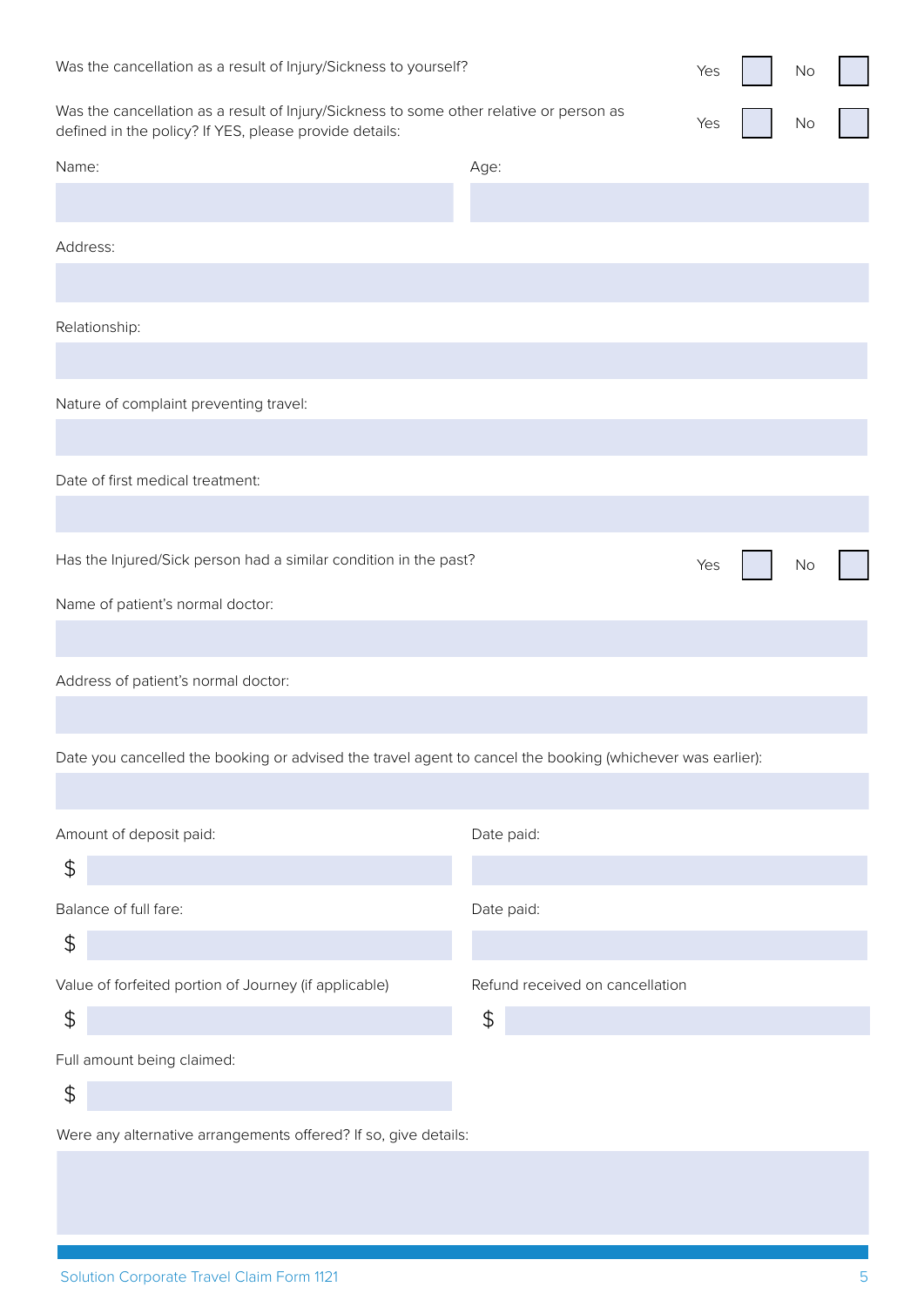What additional fares did you incur as a result of alterations to the arrangement?

#### **Part 5 – Overseas medical, dental and/or hospitalisation benefit claim**

THE FOLLOWING ITEMS MUST BE INCLUDED WITH THIS CLAIM\*:

- 1. Original doctor's/hospital accounts and receipts together with details relating to medical benefit refunds
- 2. Original doctor's certificate verifying nature of complaint suffered by you.

\*Failure to provide these items may result in delays in processing your claim.

Type of Injury or Sickness:

Date of accident or commencement of Sickness:

If Injury - Give full details of accident:

Date of first medical consultation:

Name of doctor or hospital:

Details of other treatment by doctors/hospital:

Dates in hospital

Admitted:

Discharged:

| Time: |       |  |
|-------|-------|--|
|       | AM PM |  |
| Time: |       |  |
|       | AM PM |  |
|       |       |  |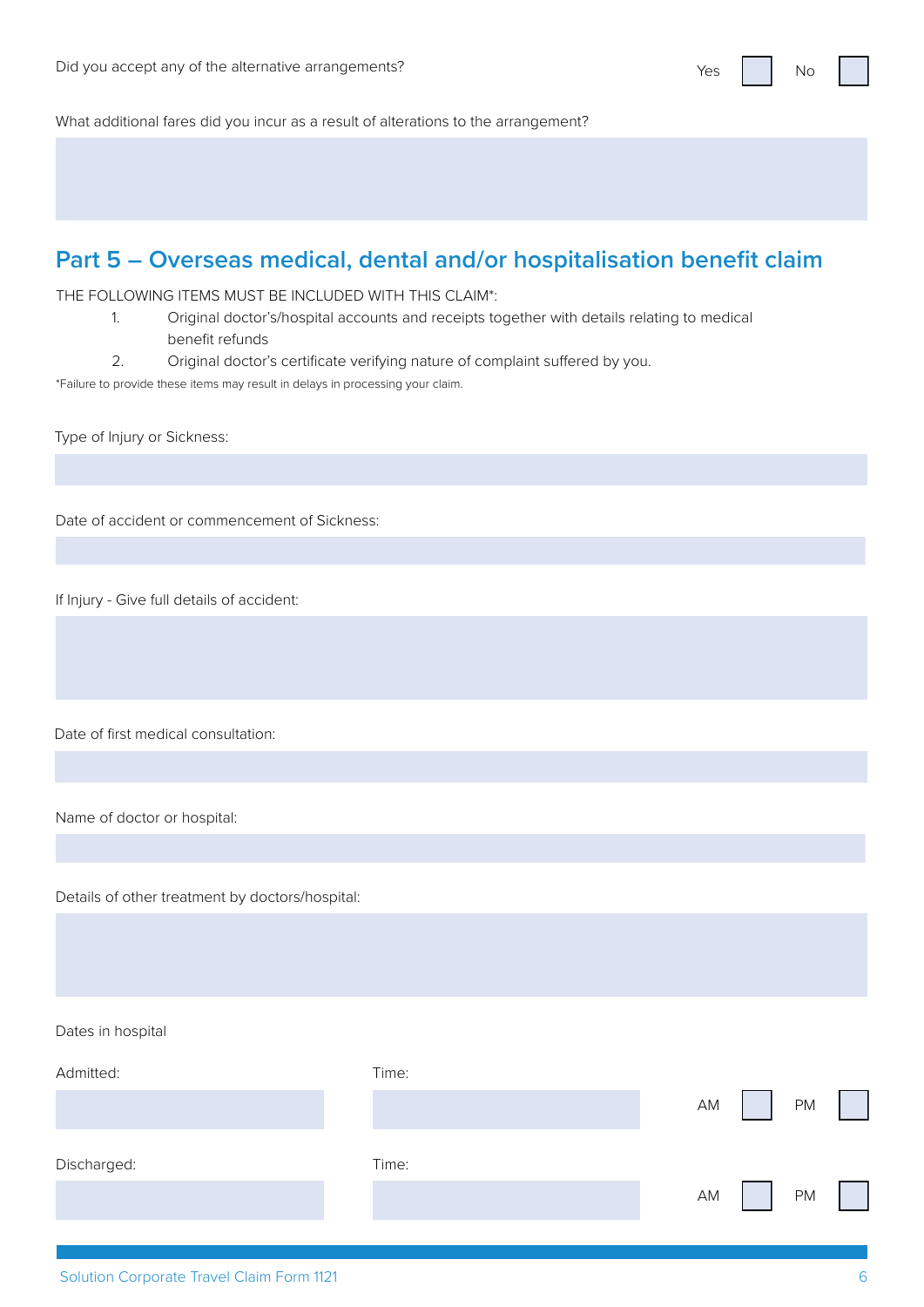List the Country and the currency of the Country in which you incurred the medical costs:

| Country | Currency | <b>Total Amount</b> |
|---------|----------|---------------------|
|         |          |                     |
|         |          |                     |
|         |          |                     |
|         |          |                     |
|         |          |                     |

| Have you ever suffered from the same or similar complaint in the past?                                                                                                                 | $Yes$ $No$ $ $ |  |
|----------------------------------------------------------------------------------------------------------------------------------------------------------------------------------------|----------------|--|
| Were you fit to fly prior to commencing your Journey?                                                                                                                                  | $Yes \tNo$     |  |
| Were you aware you would require treatment for your Injury or Sickness prior to your Journey? Yes   No    <br>If YES, give details, dates, names and addresses of treating Physicians: |                |  |

| Date | Physicians or providers | Address |
|------|-------------------------|---------|
|      |                         |         |
|      |                         |         |
|      |                         |         |
|      |                         |         |
|      |                         |         |

Name and address of usual family doctor: Name:

| Address:                                                                                                                         |  |        |     |     |  |
|----------------------------------------------------------------------------------------------------------------------------------|--|--------|-----|-----|--|
|                                                                                                                                  |  |        |     |     |  |
| How long has the doctor been known to the patient?                                                                               |  |        |     |     |  |
| Years                                                                                                                            |  | Months |     |     |  |
|                                                                                                                                  |  |        |     |     |  |
| Are you a member of a private health insurance fund? e.g. Medibank?<br>If YES, please supply the name of fund and member number: |  |        | Yes | No. |  |
|                                                                                                                                  |  |        |     |     |  |
|                                                                                                                                  |  |        |     |     |  |
|                                                                                                                                  |  |        |     |     |  |
| PLEASE NOTE: All medical accounts must first be lodged with your Private Health Fund, if applicable. The policy is only          |  |        |     |     |  |

able to consider Non-Medicare claimable expenses.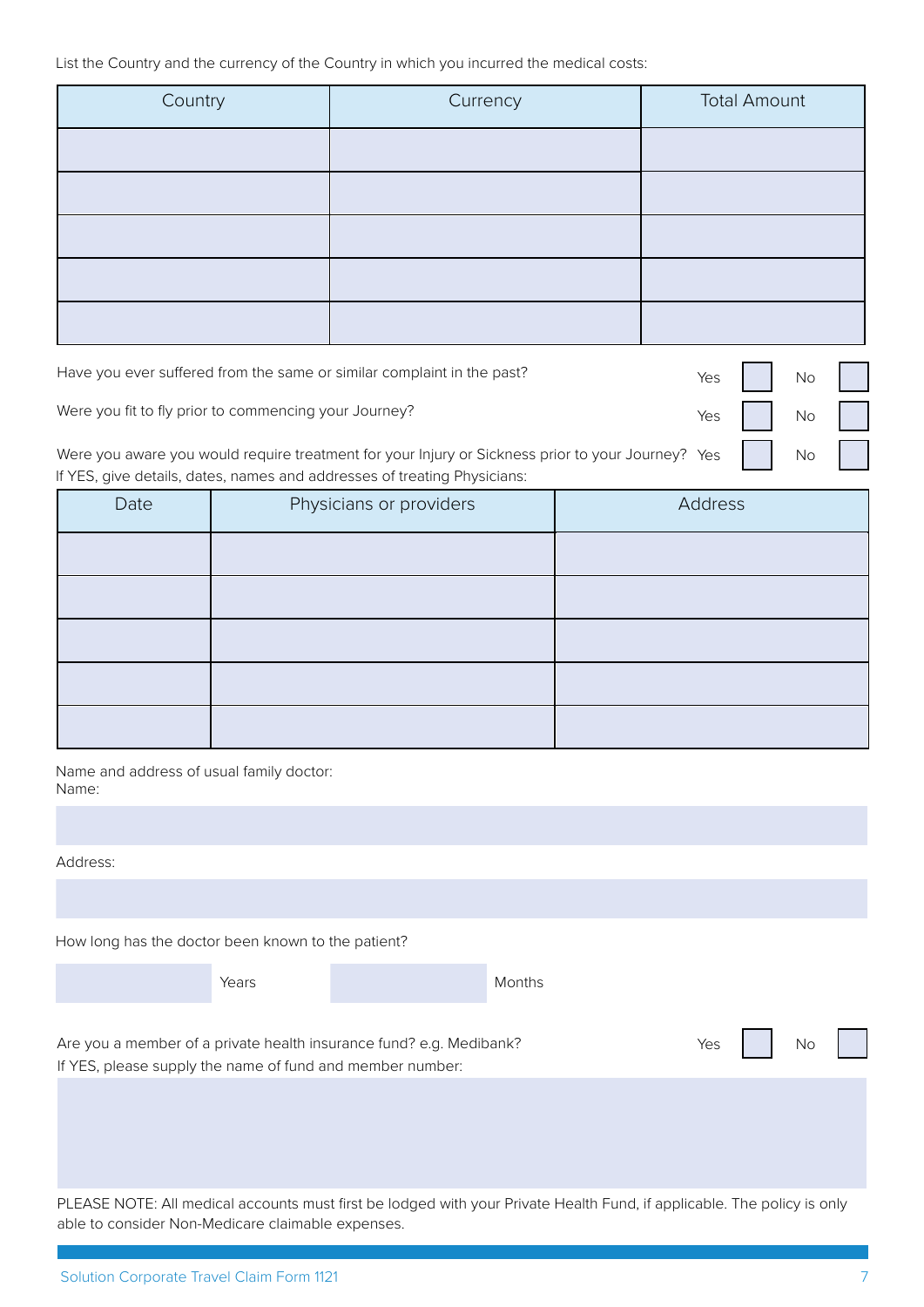#### **Part 6 – Emergency expenses claim (for additional travel & accommodation incurred during the journey)**

THE FOLLOWING ITEMS MUST BE INCLUDED WITH THIS CLAIM\*:

- 1. Receipts and/or tickets relating to additional expenses incurred
- 2. Doctor's/hospital certificate specifying exact nature of condition suffered by Injured/Sick person.
- 3. Letter from travel agent or carrier verifying reason for additional expenses and/or any refund applicable.

\*Failure to provide these items may result in delays in processing your claim.

Date/s expenses incurred:

Reason for additional travel or accommodation expenses incurred:

List the Country and the currency of the Country in which you incurred the costs:

| Country | Currency |
|---------|----------|
|         |          |
|         |          |
|         |          |

List specifically the additional TRAVEL expenses:

| Details |     | Dates |
|---------|-----|-------|
|         | A\$ |       |
|         | A\$ |       |
|         | A\$ |       |
|         | A\$ |       |
| Total   | A\$ |       |

List specifically the additional TRAVEL expenses:

| Details |     | Dates |
|---------|-----|-------|
|         | A\$ |       |
|         | A\$ |       |
|         | A\$ |       |
|         | A\$ |       |
| Total   | A\$ |       |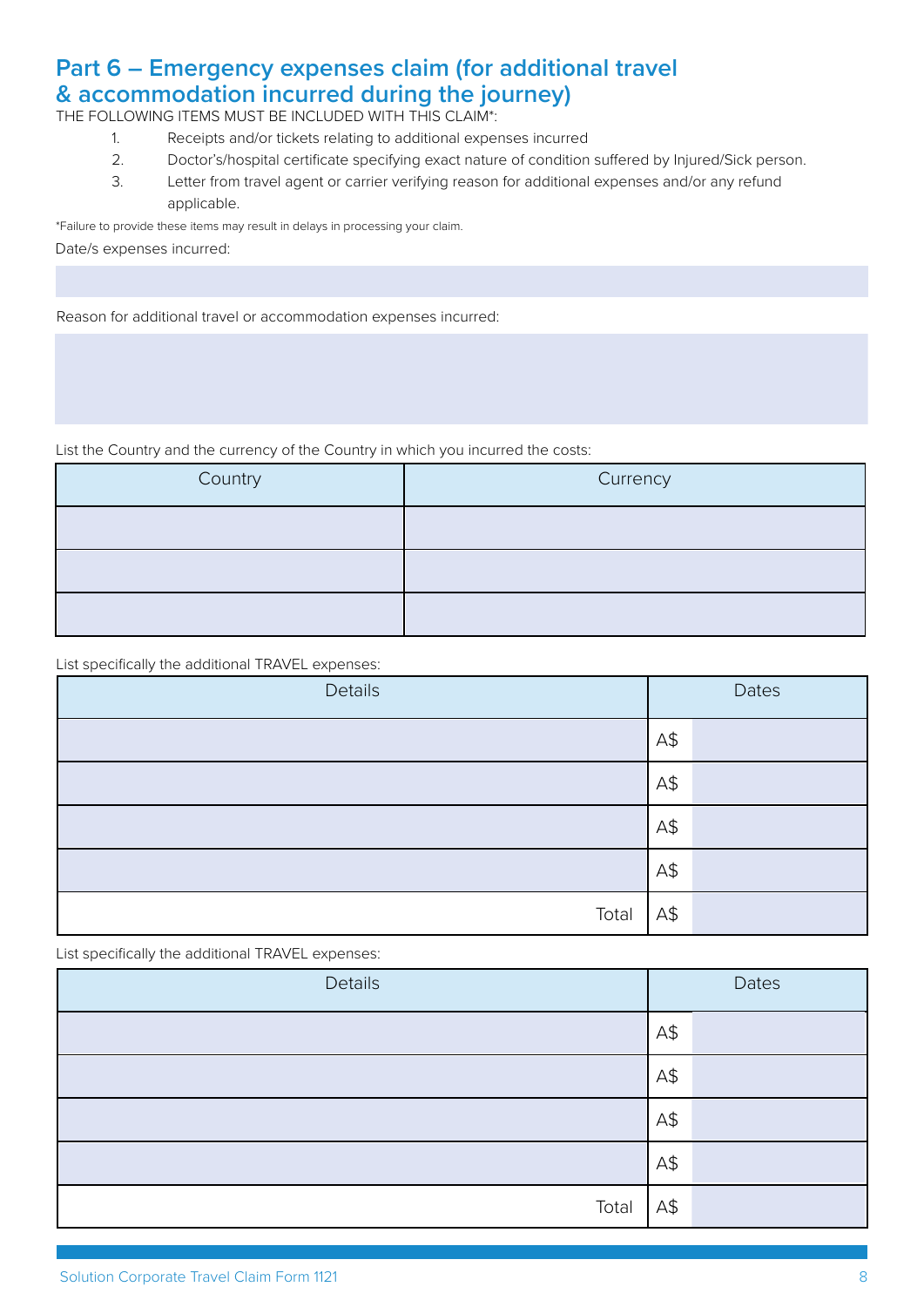If these expenses were incurred as a result of Injury or Sickness to any other person, please give details of the person and their relationship to you:

| Name:         | Age:   |
|---------------|--------|
|               |        |
| Address:      |        |
|               |        |
| Relationship: | Cause: |
|               |        |

# **Part 7 – Luggage, personal effects claim**

THE FOLLOWING ITEMS MUST BE INCLUDED WITH THIS CLAIM\*:

- 1. Report or letter from authority (e.g. police, airline) regarding the loss
	- 2. Receipts, guarantee certificates, instruction manuals, valuation certificates, bankcard or credit vouchers or other proof of purchase for items claimed
	- 3. Bank statements, transaction receipts or other proof of cash claimed
- 4. Quotations for replacement of items claimed

\*Failure to provide these items may result in delays in processing your claim

Give full details of how losses, damage or thefts occurred: (Detail each event)

| Date loss/damage occurred:                                                                                                                                                | Time: |     |           |  |
|---------------------------------------------------------------------------------------------------------------------------------------------------------------------------|-------|-----|-----------|--|
|                                                                                                                                                                           |       | AM  | <b>PM</b> |  |
| Date loss/damage occurred:                                                                                                                                                | Time: |     |           |  |
|                                                                                                                                                                           |       | AM  | <b>PM</b> |  |
| Loss/damage reported to (Police, airline or other authority):                                                                                                             |       |     |           |  |
| Name:                                                                                                                                                                     |       |     |           |  |
|                                                                                                                                                                           |       |     |           |  |
| Were articles loss/damaged by a carrier? e.g. Airline                                                                                                                     |       | Yes | No        |  |
| Name:                                                                                                                                                                     |       |     |           |  |
|                                                                                                                                                                           |       |     |           |  |
| Have you yet lodged a claim or complaint against any carrier/airline or other authority or<br>against any individual responsible for the loss or damage to your property? |       | Yes | No        |  |

If YES, give details below and attach copies of correspondence.

If NO, you should proceed to claim with your carrier/airline before submitting your claim with Solution Underwriting.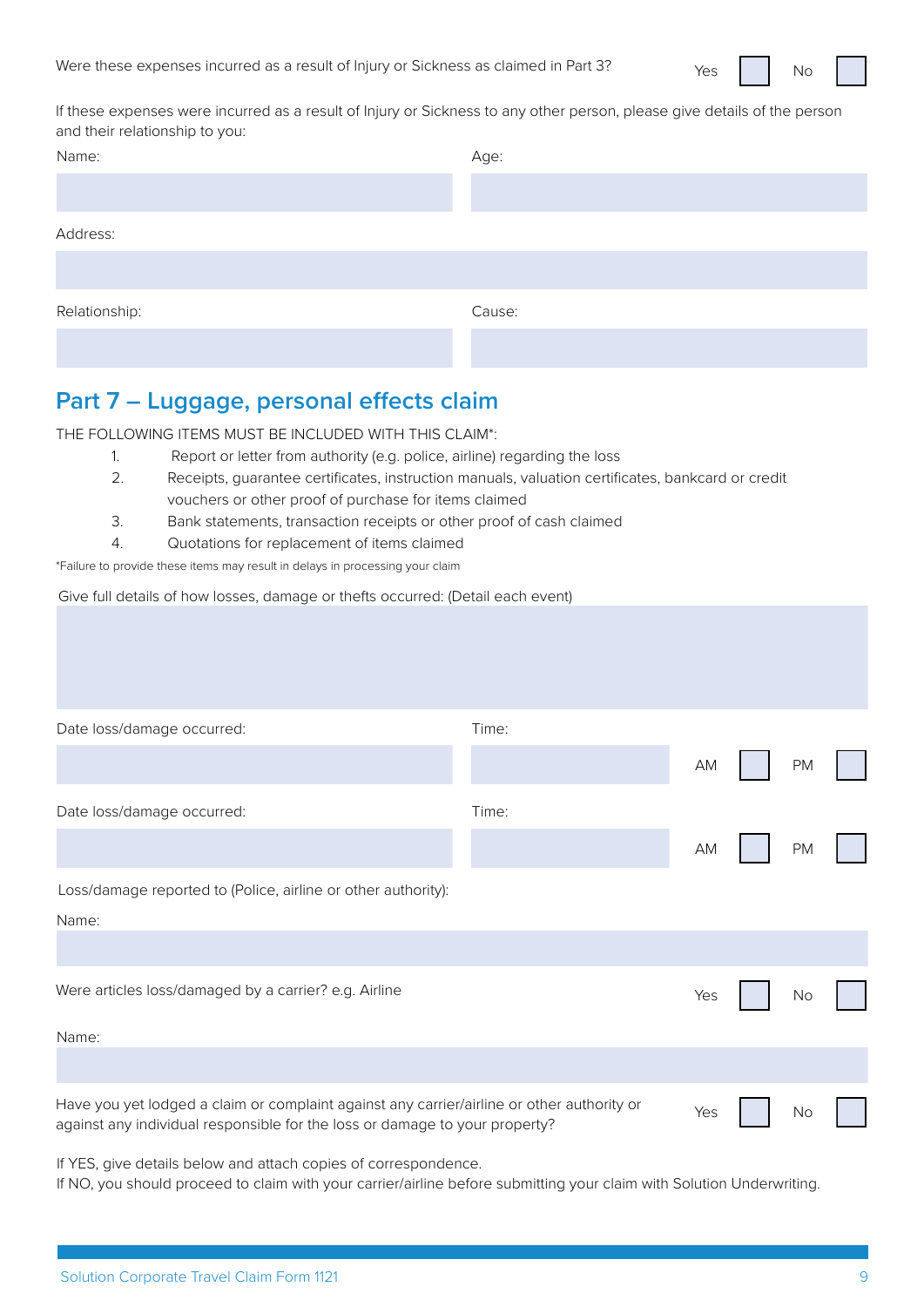| Airline | Claim No. |
|---------|-----------|
|         |           |
|         |           |
|         |           |

NOTE: The Warsaw/Montreal Convention imposes a liability upon the carrier and you should claim on them first. What action was taken to recover lost items?

| Are any of the items covered by other insurance?                  | Yes | <b>No</b> |  |
|-------------------------------------------------------------------|-----|-----------|--|
| If YES, which company?                                            |     |           |  |
| Policy number:                                                    |     |           |  |
| Were all the missing articles your property? If NO, give details: |     |           |  |
| Other comments (if necessary):                                    |     |           |  |

Description and size of suitcase in which missing goods carried: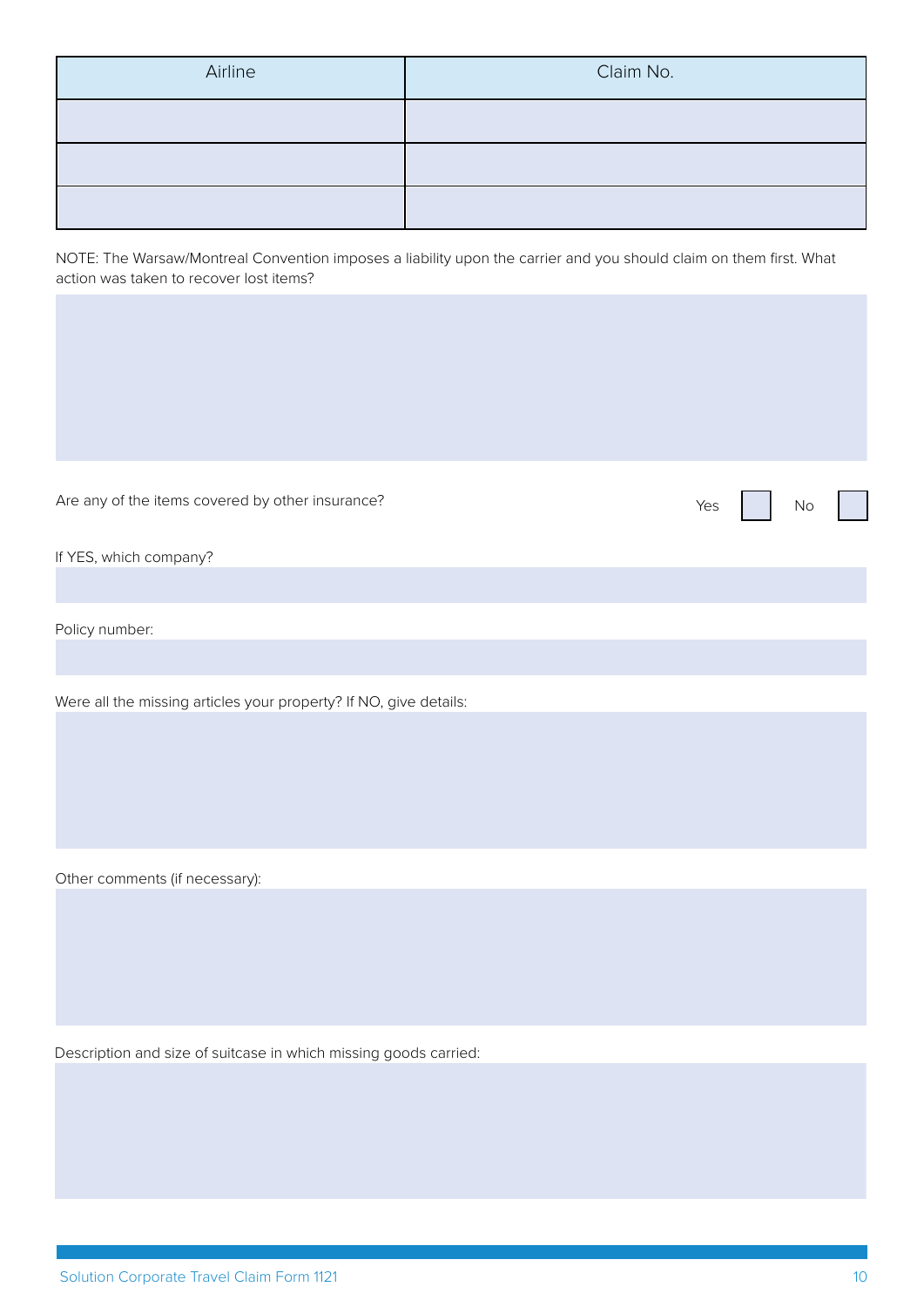| Full details of<br>articles claimed<br>(include value of<br>cases) | Name and address<br>from whom goods were<br>purchased | Original<br>date of<br>purchase | Original<br>purchase<br>price | Replacement<br>amount<br>claimed<br>\$AUD | Remarks |
|--------------------------------------------------------------------|-------------------------------------------------------|---------------------------------|-------------------------------|-------------------------------------------|---------|
|                                                                    |                                                       |                                 |                               |                                           |         |
|                                                                    |                                                       |                                 |                               |                                           |         |
|                                                                    |                                                       |                                 |                               |                                           |         |
|                                                                    |                                                       |                                 |                               |                                           |         |
|                                                                    |                                                       |                                 |                               |                                           |         |
|                                                                    |                                                       |                                 |                               |                                           |         |

#### **Part 8 – Accidental death claim**

THE FOLLOWING ITEMS MUST BE INCLUDED WITH THIS CLAIM\*:

- 1. The original policy document.
- 2. Certified copy of death certificate stating cause of death.
- 3. Copy of coroner's depositions and findings (if applicable).
- 4. Certified copy of birth certificate.

\*Failure to provide these items may result in delays in processing your claim.

What was the cause of death?

When did the accident occur?

| Date:                                                                     | Time: |     |  |      |
|---------------------------------------------------------------------------|-------|-----|--|------|
|                                                                           |       | AM  |  | $PM$ |
| Was a coronial inquest held or is one to be held?<br>If YES, give details |       | Yes |  | $No$ |
|                                                                           |       |     |  |      |
|                                                                           |       |     |  |      |

Name and address of family doctor:

Name:

Address:

How long has the doctor been known to the patient?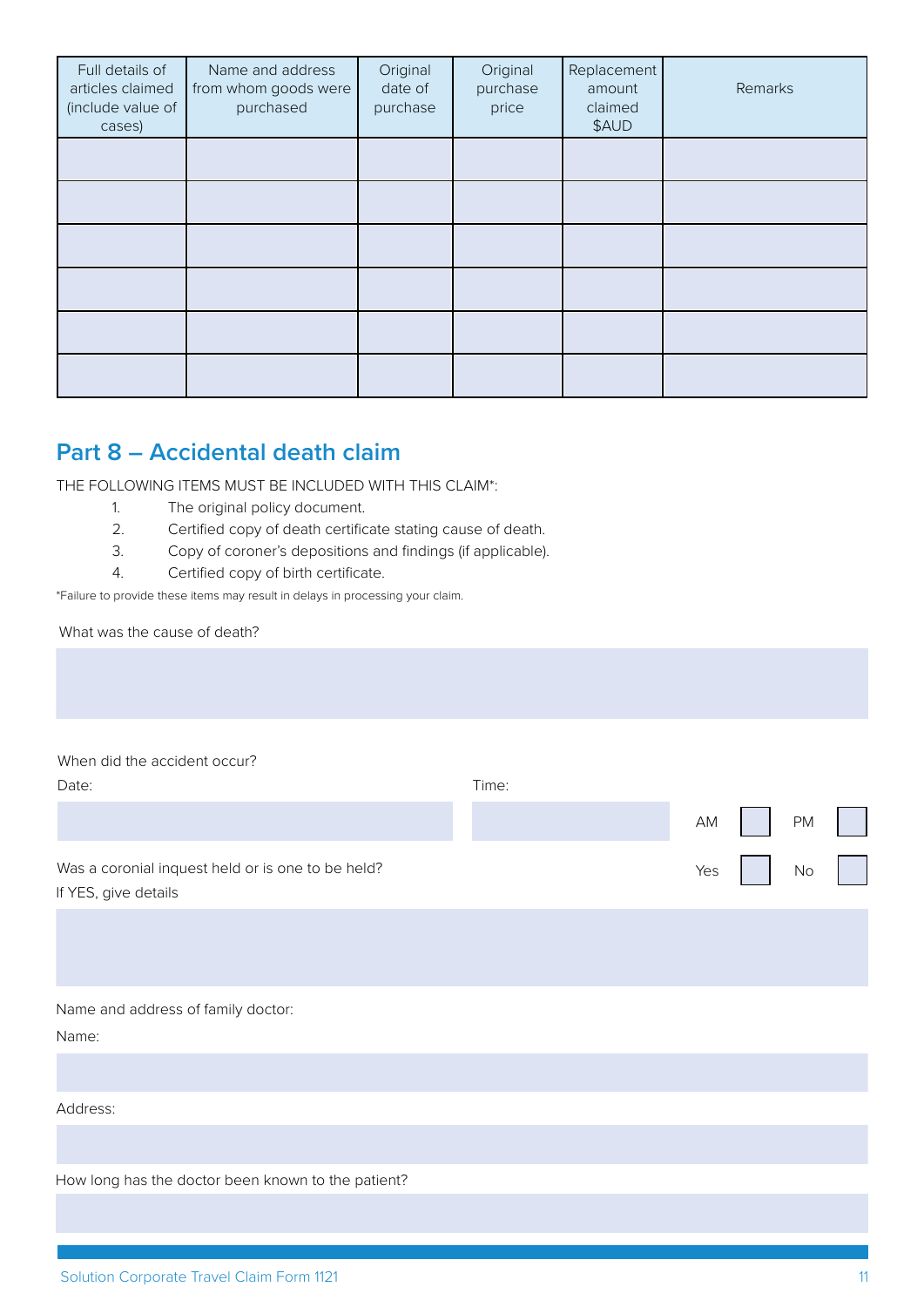### **Part 9 – Personal liability claim**

THE FOLLOWING ITEMS MUST BE INCLUDED WITH THIS CLAIM\*:

- 1. Letters or demands of a claim made against you.
- 2. Quotations or receipts in support of a claim made against you.

\*Failure to provide these items may result in delays in processing your claim.

#### **Bodily Injury**

List all Bodily Injuries together with name, address, phone number and email address of Injured party.

Injured party name:

#### Address:

Telephone:

Email address:

Details of Injury:

#### **Damage to property**

List all property damage together with name, address, phone number and email address of party claiming damage against you.

Injured party name:

Address:

Telephone:

Email address:

Property damage:

Is the Injury or damage related to a travelling companion? The Most Companion of the Injury or damage related to a travelling companion?

Do you consider you were at fault? (If so, why?):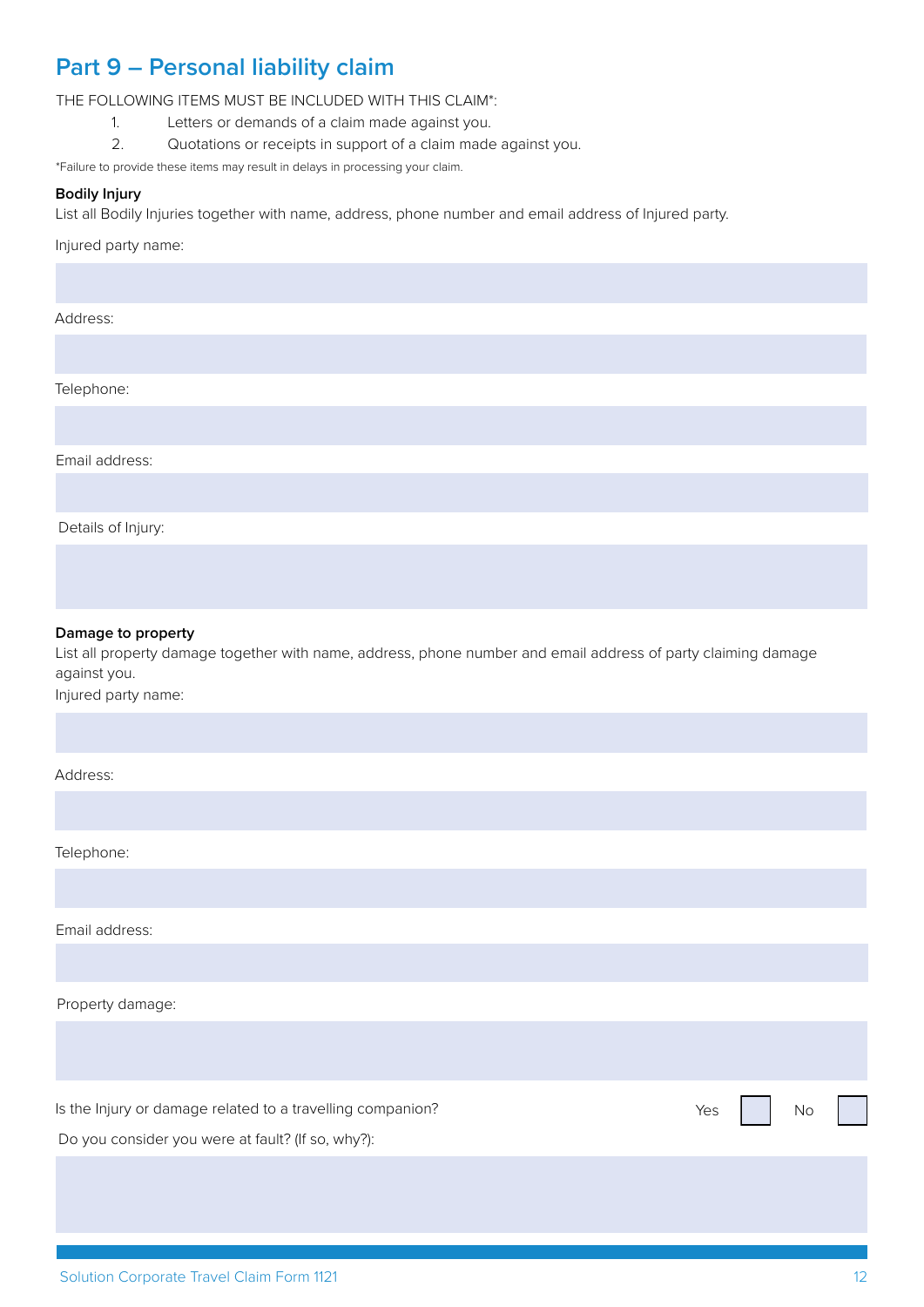#### **Part 10 – Rental vehicle collision and theft excess cover claim**

THE FOLLOWING ITEMS MUST BE INCLUDED WITH THIS CLAIM\*:

- 1. The rental agreement.
- 2. Notice from the rental company in respect of the excess or deductible.
- 3. Documentation evidencing payment of excess or deductible.
- 4. A copy of the rental vehicle repair invoice from the hire company.

\*Failure to provide these items may result in delays in processing your claim.

Date of loss: Value of excess/LDW:

Please provide a full description of the circumstances of the incident giving rise to the claim:

#### **Part 11 – Authority and consent declaration**

THE FOLLOWING ITEMS MUST BE INCLUDED WITH THIS CLAIM\*:

- 1. The rental agreement.
- 2. Notice from the rental company in respect of the excess or deductible.
- 3. Documentation evidencing payment of excess or deductible.
- 4. A copy of the rental vehicle repair invoice from the hire company.

\*Failure to provide these items may result in delays in processing your claim.

I declare I am the person named on this form or I have a power of attorney to act on the claimant's behalf. I declare that the information provided in this form, to the best of my knowledge and beliefs are true and correct and if any answers to the questions completed in this form are not in my handwriting, I have certified that I have checked them and they are also correct.

I understand that if I have made or make any false, misleading or fraudulent statements, conceal or intentionally withhold relevant information for the assessment or ongoing review of this claim, Solution Underwriting Agency Pty Ltd (Solution Underwriting) or its representative may:

- Refuse to pay this claim;
- Recover benefits paid that were based on false or misleading information I provided; and/or
- Be obliged to refer such case to relevant Authority.

I declare and authorise that I have read and understood the Privacy Statement provided with this form and I understand that my personal and sensitive information, may be disclosed to other parties as advised below and approve these purposes.

I hereby authorise and direct any medical attendant, doctor, hospital or other medical or health service provider to divulge to Solution Underwriting, its representatives or any legal tribunal, and to release at any time details of my personal medical history, including referrals to or treatment by any other practitioners, any health or other information acquired with regard to myself for the purposes of allowing Solution Underwriting or its representative to assess and manage my claim or assess any new, additional insurances (including re-instatements).

I also authorise my current and any previous employer to release to Solution Underwriting or its representative any personal or health information requested to facilitate an assessment of my claim. Under government privacy legislation, I may access a copy of any reports provided to Solution Underwriting or its representative.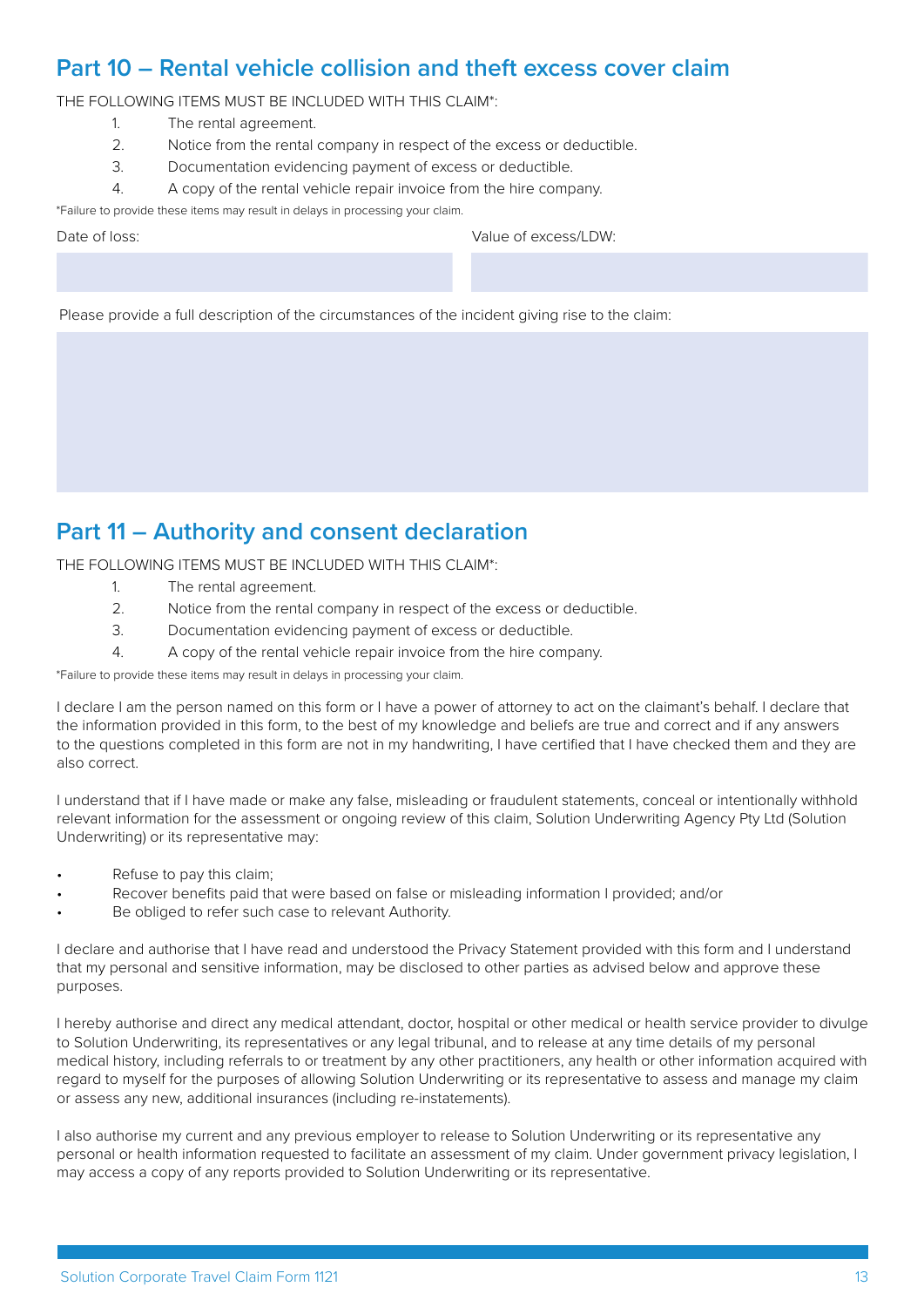# **Declaration**

I declare that, to the best of my knowledge and belief, the information in this form is true and correct and I understand the claim may be refused or reduced if information is withheld.

I understand that I may have to provide relevant documentation to enable complete consideration of my claim.

I consent to Solution, my insurance broker and the insurer and its agents using the personal information I have provided on this form for the purposes of processing my claim. I consent to the disclosure of sensitive information to third parties in order to process this claim. I consent to the disclosure of any personal information (including sensitive information) overseas where it is reasonably necessary for the processing of the insurance claim.

I understand that if this consent is not given the insurer and its agents will not be able to process this insurance claim.

Signature of insured or person with authority to sign for and on behalf of a company or partnership.

#### **Solution Underwriting Agency Pty Ltd is forwarding this claim form on behalf of the Insurer named in your policy of insurance.**

### **Signature**

Applicant's Signature:

Applicant's Name:

Date:



Please indicate the number of additional pages attached to this claim form: